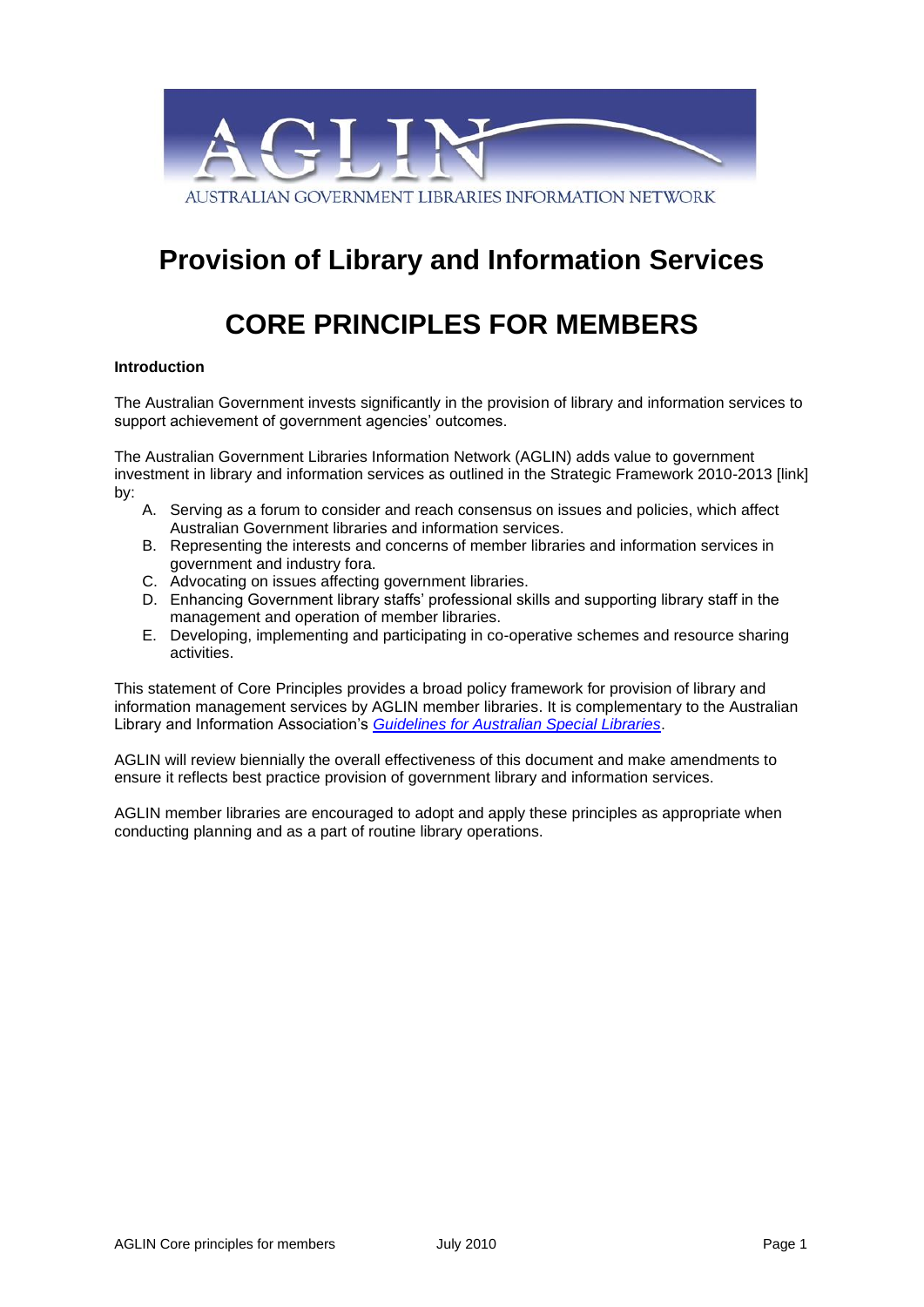## **GENERAL PRINCIPLES**

#### *Member libraries:*

- *1. Align with the strategic directions of their agencies and broader government initiatives.*
- *2. Provide targeted and cost effective library and information management services that contribute to their agency's outcomes.*
- *3. Participate in cooperative schemes and resource sharing activities with other government libraries when mutually beneficial.*
- *4. Develop innovative library and information management services.*
- *5. Collaborate to exchange knowledge and experience gained in the management and operation of government libraries.*

#### **COLLECTION DEVELOPMENT, MANAGEMENT AND ACCESS**

*6. Member libraries manage the information resources in their control or custody in an effective, efficient and ethical manner.*

Libraries will manage information resources:

- o as a valuable asset
- o using a Collection Management Policy with supporting procedures and practices
- o from a full lifecycle perspective.
- 7. *Individual library Collection Development Policies define*
	- o the scope and nature of collections
	- o how collections support the outcomes of the agency
	- o selection and disposal principles for materials in all formats
	- $\circ$  strategies for collaboration and resource sharing with other libraries and agencies
	- o a framework for accountability and control over material acquired by the library.
- *8. Member libraries maintain a flexible approach when considering options for ownership, management and licensed use of information resources.*
- *9. Member libraries use resource discovery standards to organise information resources so that clients and staff can access the information they require.*
- *10. Information resources provided by the member libraries are authoritative, relevant, and accessible in a timely, secure and convenient manner.*
- *11. Member libraries ensure copies of publications produced by their agency (excluding classified and caveated publications) are held, preserved and accessible within Australia in accordance with the Copyright Act of 1968.*
- 12. Member libraries aspire to support open government initiatives by facilitating discovery of *research resources.*
- *13. Member libraries inform and train clients in how to access the information they require.*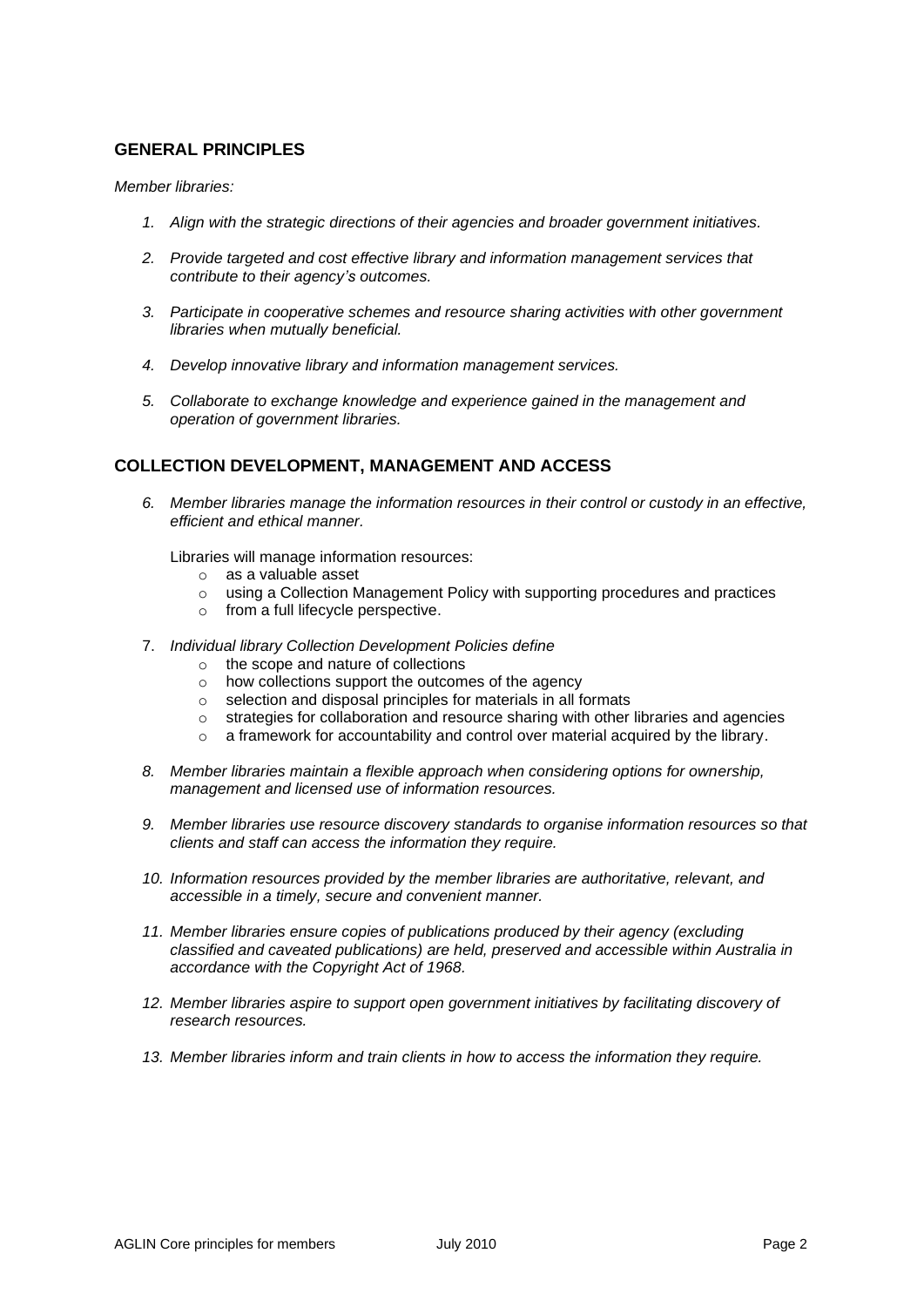# **LIBRARY SERVICE DELIVERY**

- *14. Member libraries, within resource allocations, provide best practice library and information management services to clients.*
- *15. In consultation with clients, member libraries regularly review the relevance of the services they provide. Results are used to amend and realign the suite of services provided.*

The review process includes evaluation, monitoring library services usage trends and seeking formal feedback from clients, to identify:

- o the comparative importance of services provided
- o how services are used to support agency business
- o requirements for new and agile services, and
- o irrelevant services.
- *16. Member libraries do not duplicate services to their clients that are readily available from other libraries.*

## **LIBRARY STAFF**

- *17. Member libraries should be managed by information professionals with relevant tertiary qualifications, who meet the Australian Library and Information Association's (ALIA's)* [Library](http://www.alia.org.au/policies/core.knowledge.html)  [and information sector: core knowledge, skills and attributes.](http://www.alia.org.au/policies/core.knowledge.html)
- *18. The classification of library positions should meet agency and [ALIA](http://www.alia.org.au/employment/salary.scales/roles.and.pay.html) work level standards.*
- *19. Libraries are committed to improving the professional knowledge and skills of their staff, and facilitate opportunities for career progression.*

# **LIBRARY PERFORMANCE REPORTING**

- 20. *Libraries communicate timely performance reports to demonstrate the value of their services to the agency's outcomes.*
- *21. Member libraries evaluate achievements against agency performance indicators, and use the findings to refine the services provided.*